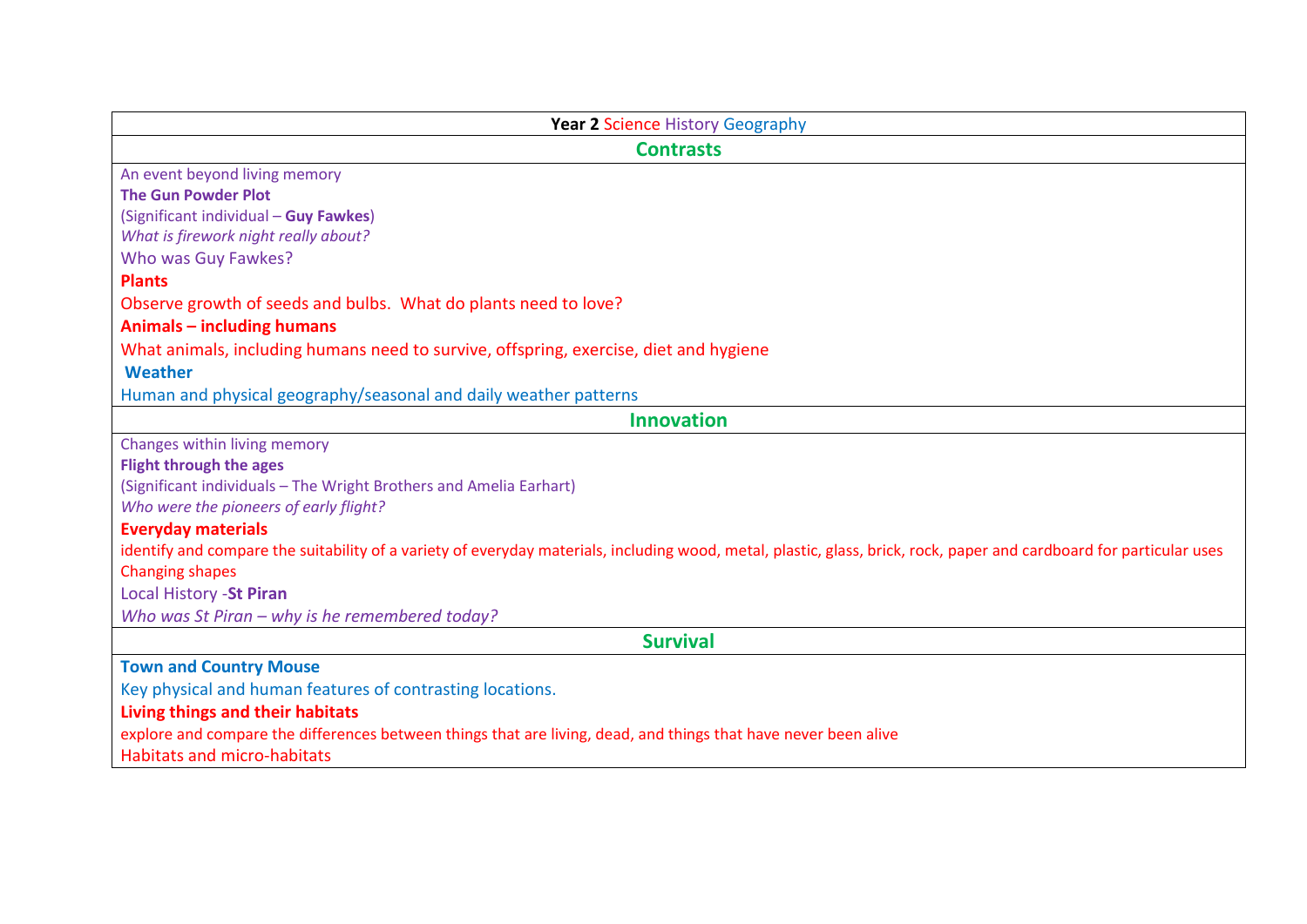| <b>RE</b> | Autumn 1<br><b>Creation</b><br>Who made the world?<br><b>Global focus: Fairtrade</b><br>fair world<br><b>Harvest Celebration</b>                                                                                | Autumn 2<br><b>Agreed syllabus:</b><br>curriculum Kernewek<br>How are Christians active<br>in Cornwall?<br><b>Historical figures</b><br>Present day figures<br>Festivals<br><b>Christmas Service</b> | Spring 1<br>Gospel<br>What is the good news<br>that Jesus brings?                                                                                                                                       | <b>Spring 2</b><br><b>Salvation</b><br>Why does Easter matter<br>to Christians?<br><b>Easter Service</b>                                                                                               | Summer 1<br><b>Agreed Syllabus:</b><br>Why do Christians go to<br>church for baptisms and<br>weddings? Church visit<br><b>Global Objectives:</b><br>Prayers & songs from<br>around the world | Summer 2<br><b>Other Faiths</b><br>Judaism<br>What does it mean to be<br>Jewish?<br><b>Belief G-d</b><br>Shema Prayer clothes<br><b>Place worship features</b><br><b>Role Rabbi</b><br><b>Festivals</b> |
|-----------|-----------------------------------------------------------------------------------------------------------------------------------------------------------------------------------------------------------------|------------------------------------------------------------------------------------------------------------------------------------------------------------------------------------------------------|---------------------------------------------------------------------------------------------------------------------------------------------------------------------------------------------------------|--------------------------------------------------------------------------------------------------------------------------------------------------------------------------------------------------------|----------------------------------------------------------------------------------------------------------------------------------------------------------------------------------------------|---------------------------------------------------------------------------------------------------------------------------------------------------------------------------------------------------------|
| <b>PE</b> | <b>Object Control</b><br>Sending and receiving<br>(static and in<br>competition on the<br>move)<br><b>Stability</b><br>Twisting, landing,<br>stopping.<br>Perform a dance using<br>simple movement<br>patterns. | Locomotion -<br>Skipping, running,<br>jumping<br><b>Object Control</b><br>Carrying and placing<br>objects (static and<br>$\mathsf{competitive-eg\,rugby})$                                           | Gymnastics $-$ perform<br>simple movement<br>patterns showing control.<br>Using floor and<br>apparatus combined.<br>Fencing - new sport to<br>transfer skills such as<br>standing, bending,<br>lunging. | Locomotion /<br>Object Control-<br>participate in team<br>games developing simple<br>attacking and defending<br>principles. Focus on the<br>ease of movement and<br>transition eg twisting at<br>pace. | <b>Object Control -</b><br>participate in team<br>games developing simple<br>attacking and defending<br>principles<br>OAA - individual and<br>tam based problem<br>solving tasks.            | Multi Skill circuits – with<br>an element of<br>competition.                                                                                                                                            |

| <b>Design Technology</b> | Autumn                  | <b>Spring</b>                | Summer |
|--------------------------|-------------------------|------------------------------|--------|
|                          | Cooking-smoothies/ soup | Wheels and axles-rubber band | Sewing |
|                          |                         | vehicle                      |        |

| Computing | Autumn        | <b>Spring</b>         | Summer                       |
|-----------|---------------|-----------------------|------------------------------|
|           | Online safety | Online safety         | Online safety                |
|           | Basic skills  | Basic skills          | Basic skills                 |
|           | Typing Skills | Programming – Probots | Programming – Junior Scratch |